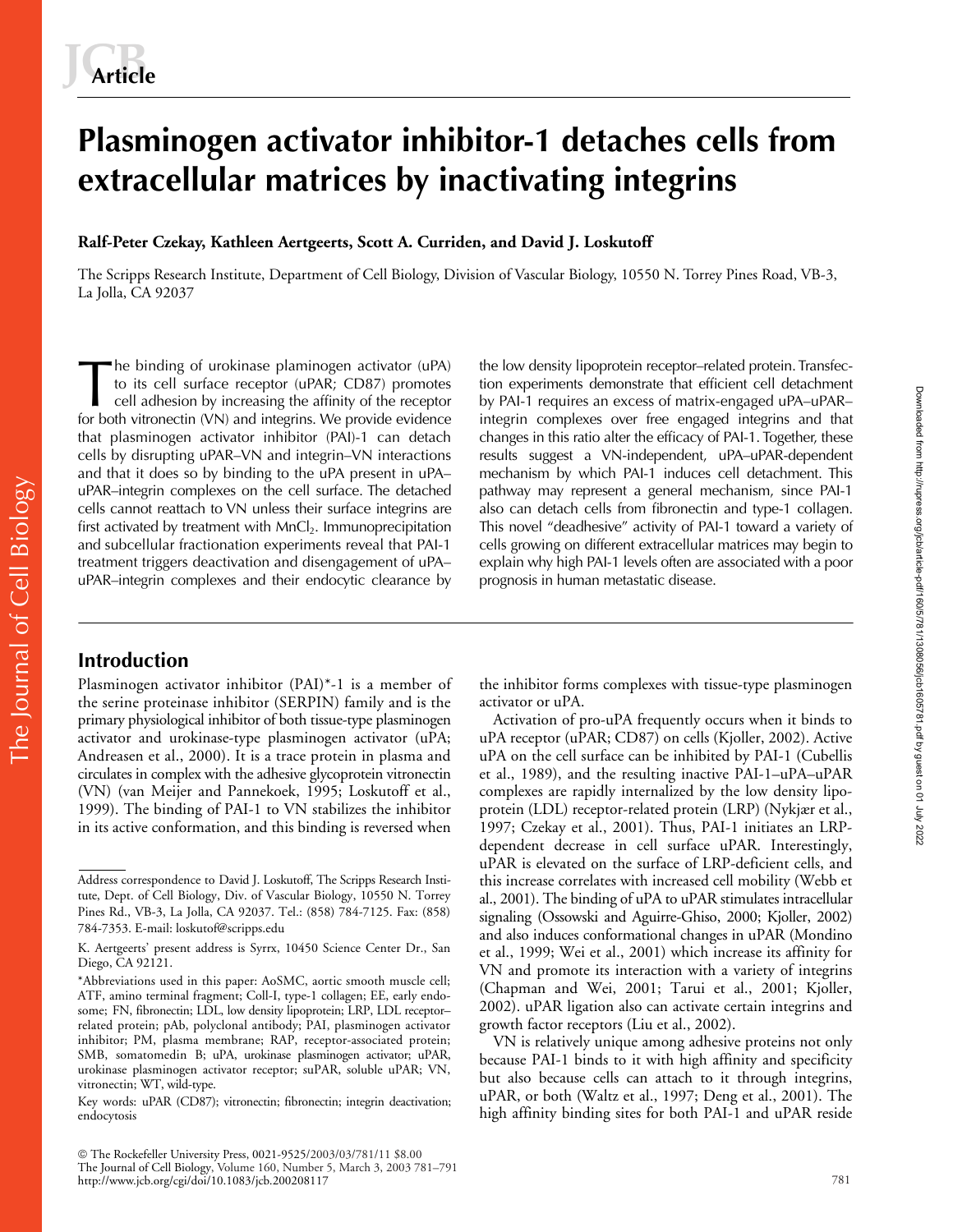in two overlapping but distinct regions of the  $NH_2$ -terminal somatomedin B (SMB) domain of VN (Okumura et al., 2002) and are immediately adjacent to the single RGD sequence in the molecule. The affinity of PAI-1 for the SMB domain is much higher than the affinity of uPAR for this domain (Deng et al., 1996). Thus, PAI-1 can competitively inhibit the uPAR-dependent attachment of cells to VN (Deng et al., 1996; Waltz et al., 1997; Deng et al., 2001). Binding of PAI-1 to SMB also inhibits integrin-mediated cell adhesion, presumably by sterically blocking the adjacent RGD site (Stefansson and Lawrence, 1996; Okumura et al., 2002). Cells which attach to VN through uPAR can be detached by PAI-1 (Deng et al., 1996). Whether PAI-1 also can detach cells bound to VN (or other matrices) through integrins is largely unknown (Germer et al., 1998; Deng et al., 2001).

In this report, the deadhesive effects of PAI-1 on cells attached to VN via integrins are investigated in detail. Unexpectedly, the deadhesive activity of PAI-1 does not appear to require its interaction with VN. However, there is an absolute requirement for its binding to the uPA present in uPA– uPAR**–**integrin complexes on the cell surface. Interestingly, PAI-1 also detaches cells from fibronectin (FN) and type I collagen by a similar uPA/uPAR-dependent mechanism. These observations suggest that cell detachment by PAI-1 may represent a general mechanism for the release of cells from the extracellular matrix. Thus, PAI-1 should be added to the list of known deadhesion molecules (e.g., thrombospondin [Murphy-Ullrich, 2001]).

## **Results**

The Journal of Cell Biology

The Journal of Cell Biology

#### **Detachment of cells from VN by PAI-1**

Cells can attach to VN through uPAR, integrins, or both. Since uPAR-mediated cell attachment to VN can be reversed by PAI-1 and since PAI-1 also blocks the RGD sequence in VN, it is possible that excess PAI-1 may competitively displace both uPAR and integrins from their association with VN, thus detaching the cells. According to this idea, cell detachment results from the binding of PAI-1 to VN. To test this hypothesis, we examined the behavior of HT-1080 cells, since they attach to VN via both uPAR and integrins (Deng et al., 2001). The cells were first acid treated to remove endogenous uPA from uPAR, thus making available a more consistent pool of surface uPAR (Cubellis et al., 1989; Czekay et al., 2001). Little or no cell detachment was observed when the cells were incubated with uPA or PAI-1 alone compared with the untreated control cells (Fig. 1 A). However, if the cells were preincubated with exogenous uPA the subsequent addition of PAI-1 now detached  $\sim$ 65% of the cells. A similar effect was observed when the cells were subjected to sequential incubation with uPA and the PAI-1 mutant which binds to uPA but not to VN (i.e., PAI-1 $_{\rm [P+V-]}$ ). However, little detachment was observed using the PAI-1 mutant which does not bind to uPA (i.e., PAI- $1_{[P-V+]}$ ). Thus, cell detachment by PAI-1 seems to be dependent on the interaction of PAI-1 with uPA and not with VN. Interestingly, when the cells were incubated with the non–uPA-binding PAI-1 variant (i.e., PAI-1 $_{\rm [P-V+]}$ ) in the presence of RGD peptide (but not the RGE peptide;



Figure 1. **Effect of PAI-1 on cell detachment from VN.** Microtiter wells were coated with VN (A) or  $VN_{40-459}$  (B) and then blocked by incubation with BSA for 2 h as indicated in Materials and methods. HT-1080 cells were seeded onto the coated wells in serum-free medium for 1.5 h, acid washed, and then incubated as indicated with either uPA, PAI-1, RGD, or ATF. In some experiments, the cells were incubated with uPA or ATF followed by the addition of PAI-1 or the indicated PAI-1 variants. In other experiments, the cells were incubated with PAI-1 $_{[P-V+]}$  in the presence of RGD peptide. After incubation, the wells were vigorously agitated, the floating cells were removed by washing, and the number of remaining attached cells was determined. Each column is expressed as a percentage of the control (acid washed only;  $100\% \pm SD$ .

unpublished data), the majority of the cells were again detached (Fig. 1 A). The presence of RGD peptide alone had no effect on cell detachment. Thus, disruption of VN–integrin interactions by the RGD peptide allowed the VNbinding variant of PAI-1 to detach the cells, presumably because the cells were now bound to VN only through uPAR (Deng et al., 2001).

Two experiments were performed to further investigate the uPA dependency of cell detachment by PAI-1. In the first, HT-1080 cells were incubated with the amino terminal fragment (ATF) of uPA instead of with uPA itself. Although the ATF binds to uPAR (Ploug et al., 1998), it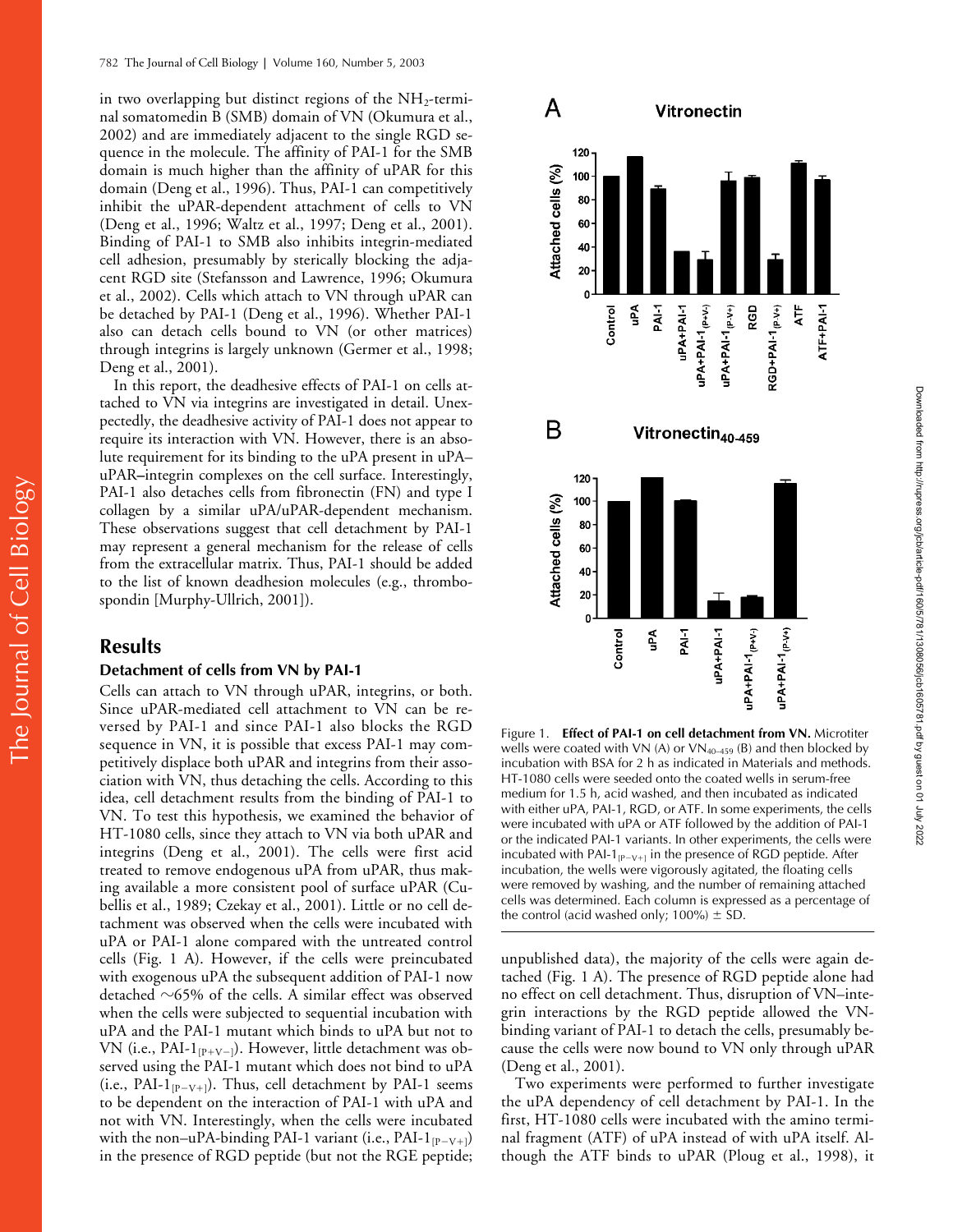

HT-1080 cells were acid washed, detached in enzyme-free solution, resuspended in serum-free RPMI/0.02% BSA, and incubated for 1 h at 4C in the absence or presence of uPA (as described in Materials and methods). The cells were washed again, and PAI-1 or the indicated PAI-1 variants were added for 10 min at 18°C. Cell lysates were prepared and immunoprecipitated using mAbs against  $\alpha_{\nu}\beta_3$  (LM609, A) or against  $\alpha_{v}\beta_{5}$  (P1F6, B). The resulting immunoprecipitates were fractionated by SDS-PAGE, transferred to PVDF membranes, and immunoblotted using pAbs against uPAR. The results were quantified by densitometry and are presented as percentage of relative density units (RDU) normalized to uPA alone.

lacks the catalytic domain of uPA, and thus does not interact with PAI-1. The addition of PAI-1 to the ATF-pretreated cells did not lead to cell detachment (Fig. 1 A). Thus, detachment of HT-1080 cells by PAI-1 depends on the presence of active uPA bound to uPAR.



Figure 3. **Effect of the sequential addition of uPA and PAI-1 on the activity state of surface integrins.** (A) Reattachment of cells to VN40–459. HT-1080 cells were detached from VN either by trypsinization (left) or by sequential incubation with uPA and PAI-1 (right). The cells were washed in RPMI/BSA to remove unbound PAI-1 and trypsin and then allowed to reattach to  $VN_{40-459}$ -coated microtiter plates at  $4^{\circ}$ C in the presence of uPA alone or uPA plus either MnCl<sub>2</sub> or MnCl<sub>2</sub> plus EDTA. After incubation for 2 h at  $4^{\circ}$ C, the number of reattached cells was determined as described in Materials and methods. Each column is expressed as a percentage of the control (trypsin-released cells; 100%)  $\pm$  SD. (B) Binding of  $^{125}$ I-VN to detached cells. Cells were detached by incubation in enzyme-free buffer, washed, and incubated with <sup>125</sup>I-labeled VN for 1 h at 4°C in the presence of uPA alone, uPA plus PAI-1, uPA plus PAI-1 plus MnCl<sub>2</sub>, uPA plus LM609 (anti- $\alpha_{\vee}\beta_3$ ), or uPA plus P1F6 (anti- $\alpha_V\beta_5$ , 50 µg/ml). The amount of bound ligand (ng/mg total protein) was calculated as specifically bound cpm (Materials and methods) divided by the specific activity of the <sup>125</sup>I-labeled VN.

In the second experiment, the effect of PAI-1 on cell detachment from  $VN_{40-459}$  was examined. This variant of VN does not interact with PAI-1 because it lacks the SMB domain (i.e., the uPAR and PAI-1 binding sites). However, it still contains the RGD site necessary for integrin-mediated attachment. As expected, PAI-1 alone had no effect on cell detachment (Fig. 1 B). However, if the cells were first preincubated with uPA and then PAI-1 (or the PAI-1 variant which binds uPA but not VN, i.e., PAI-1 $_{[P+V-]}$ ) was added, the majority of the cells were detached. Again, the VN-binding variant that does not bind to uPA (i.e., PAI-1 $_{\rm [P-V+]}$ ) had no effect on cell detachment. Thus, HT-1080 cell detachment by PAI-1 is a uPA- but not a VN-dependent process.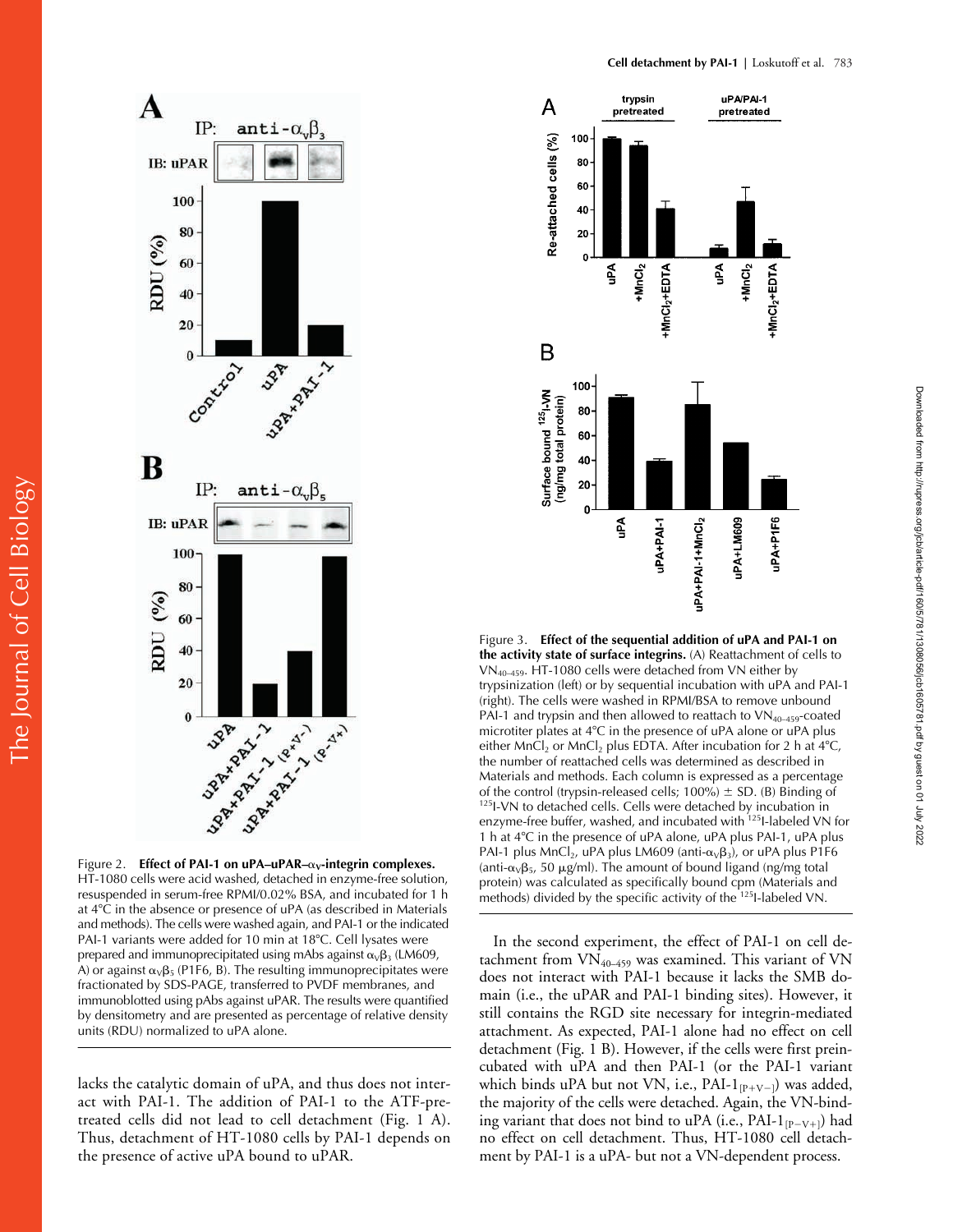## **PAI-1 decreases the level of uPAR–** $\alpha$ **<sub>V</sub> integrin complexes on the cell surface**

It is now clear that the binding of uPA to uPAR on the cell surface leads to the formation of molecular complexes between the occupied receptor and a variety of integrins and that these changes promote stronger cell adhesion to VN (Chapman and Wei, 2001; Kjoller, 2002). Since addition of PAI-1 to uPA-occupied uPAR leads to cell detachment from VN (Fig. 1), we hypothesized that the effects of PAI-1 on cell detachment were mediated by decreases in uPAR– integrin complexes at the cell surface. To test this possibility, uPA-pretreated cells were incubated with PAI-1 (or the PAI-1 variants) at  $18^{\circ}$ C to permit internalization of surface proteins. Postnuclear supernatants were prepared, immunoprecipitated using mAbs against VN-specific integrins, and then analyzed by immunoblotting for uPAR (Fig. 2). The addition of uPA caused a fivefold increase in the amount of uPAR coimmunoprecipitated with antibodies against  $\alpha_V\beta_3$  (Fig. 2 A). Subsequent addition of PAI-1 reduced the amount of immunoprecipitated uPAR to control values. Similar results were obtained when the immunoprecipitation experiments were performed using the mAb against  $\alpha_V\beta_5$  (Fig. 2 B). Again, addition of the PAI-1 variant, which did not bind to uPA (i.e., PAI-1 $_{\rm [P-V+]}$ ), had no effect on the amount of precipitable uPAR– $\alpha_V\beta_5$  complexes. Together, the data in Fig. 2, A and B, indicate that PAI-1 decreases the amount of uPA–uPAR– $\alpha_V$  integrins at the cell surface.

#### **Cells released by PAI-1 do not reattach to VN**

The Journal of Cell Biology

The Journal of Cell Biology

To begin to investigate the mechanism of cell detachment by PAI-1, HT-1080 cells were detached from VN by treatment with trypsin or by sequential incubation with uPA and PAI-1 as above. The cells were then washed and allowed to reattach to VN40–459 (which lacks the uPAR binding domain), thus only permitting cell attachment via integrins. The trypsin-released control cells (i.e., uPA alone) rapidly and completely reattached to this VN variant (Fig. 3 A). This reattachment was not enhanced further by the addition of MnCl<sub>2</sub>, a treatment known to activate  $\alpha_V$ -integrins (Pampori et al., 1999) but was significantly reduced by EDTA. Thus, adhesion of these trypsinized cells did not require integrin activation. In contrast to these results,  $\leq 10\%$  of the cells that were detached by sequential treatment with uPA and PAI-1 were able to reattach to  $VN_{40-459}$  under these conditions. In this case, the magnitude of reattachment was dramatically increased by the addition of  $MnCl<sub>2</sub>$ . Thus, sequential treatment with uPA and PAI-1 appears to decrease the number of active integrins on the cell surface.

#### **Binding of VN to uPA/PAI-1–treated HT-1080 cells**

Experiments were performed to test the possibility that the inability of the uPA/PAI-1–treated cells to reattach to  $VN_{40-459}$  (Fig. 3 A) reflects the absence of active integrins. HT-1080 cells were detached nonenzymatically (see Materials and methods) and then incubated with 125I-labeled VN at 4C (to prevent internalization of surface proteins) in the absence or presence of uPA alone or uPA followed by PAI-1. The <sup>125</sup>I-VN bound very efficiently to control cells treated



Figure 4. **Effects of uPA and PAI-1 on LRP-mediated endocytosis of**  $\alpha$ **v**-integrins. (A) HT-1080 cells were acid washed, surface biotinylated, and detached from VN by incubation in enzyme-free buffer. Suspended cells (10<sup>7</sup>, in RPMI/BSA) were then incubated as indicated with uPA for 1 h at  $4^{\circ}$ C followed by incubation (1 h,  $18^{\circ}$ C) in the absence or presence of either PAI-1 or anti-LRP pAb. (B) As indicated, cells were incubated sequentially with uPA and PAI-1 in the absence or presence of RAP or a nonspecific IgG or were incubated with preformed uPA–PAI-1 complexes. Postnuclear supernatants were prepared and fractionated by centrifugation, and the individual fractions were analyzed for the presence of biotinylated  $\alpha$ <sub>V</sub>-integrins or uPAR in the PM or EE containing gradient fractions.

with uPA alone (Fig. 3 B). However, considerably less binding was observed when cells pretreated with uPA/PAI-1 were employed, and this binding was again stimulated by the addition of MnCl<sub>2</sub>. Together, these observations suggest that sequential treatment of HT-1080 cells with uPA and PAI-1 converts the majority of active integrins at the cell surface into an inactive state. Fig. 3 also shows that antibodies against  $\alpha_V\beta_3$  and  $\alpha_V\beta_5$  reduced the binding of <sup>125</sup>I-VN to uPA-treated cells by  ${\sim}40$  and  ${\sim}70\%$ , respectively. LM609 and P1F6 also blocked the attachment of HT-1080 cells to VN by similar amounts (unpublished data), whereas a nonspecific IgG had no effect. Although the combined effects of the two antiintegrin antibodies slightly exceeded 100%, this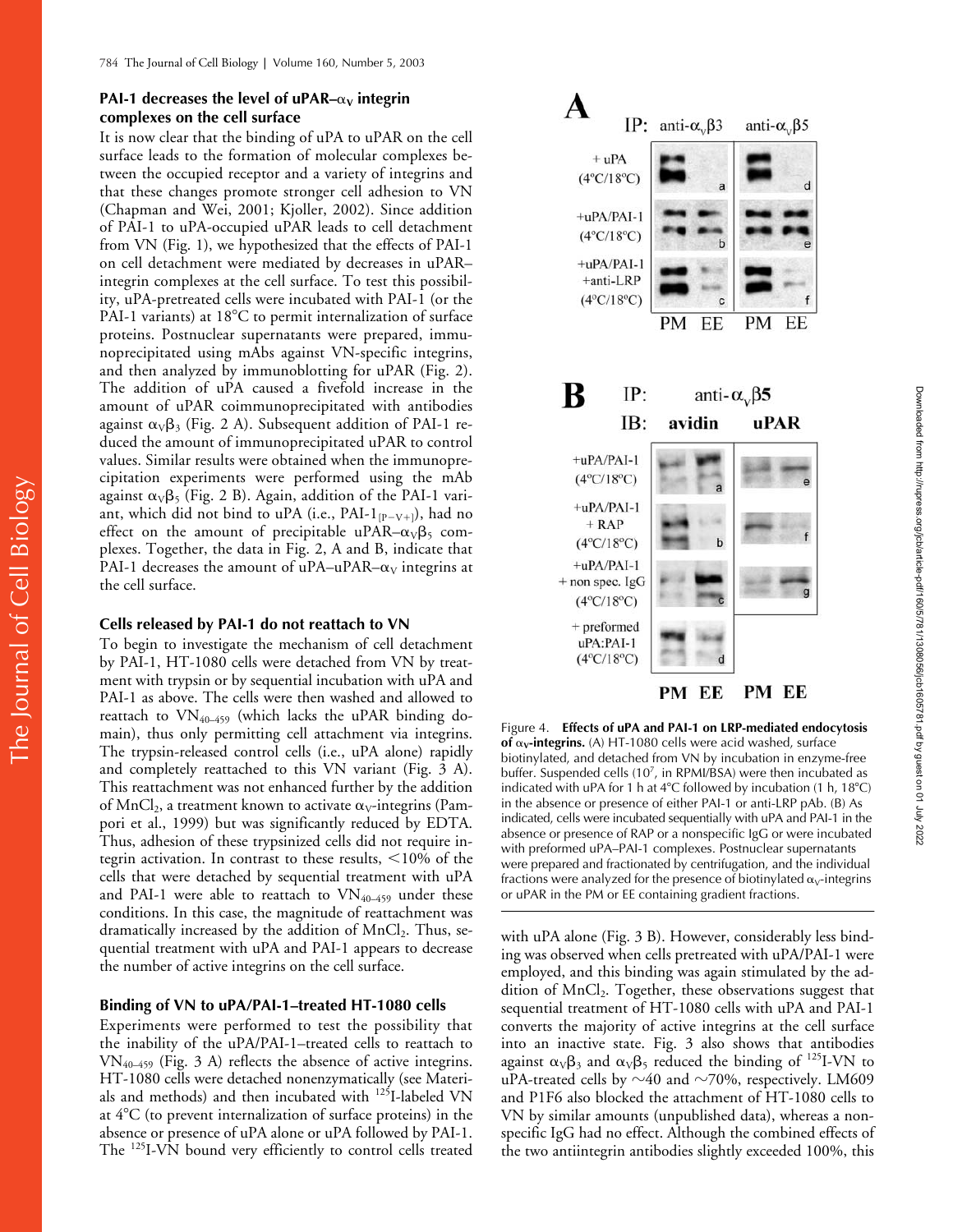

Figure 5. **PAI-1 detaches HT-1080 cells from FN and Coll-I.** HT-1080 cells were seeded onto FN- or Coll-I–coated wells in serum-free RPMI/BSA for 1.5 h. The cells were acid washed and then incubated with uPA alone, uPA followed by PAI-1, or uPA followed by PAI-1 $_{(P+V-)}$ . After incubation, the cultures were washed vigorously, and the remaining attached cells were quantitated by crystal violet staining. Each column is expressed as a percentage of the control (+uPA; 100%)  $\pm$  SD.

effect was within the variation of these experiments. Thus, these two integrins play a significant role in HT-1080 cell attachment to VN, and both are regulated by PAI-1. When considered together with the coimmunoprecipitation data (Fig. 2), these observations suggest that addition of PAI-1 to uPA-pretreated cells leads to a deactivation of  $\alpha_V$ -integrins in conjunction with a decrease in precipitable uPAR– $\alpha_V$ -integrin complexes at the cell surface.

## **PAI-1 initiates LRP-mediated endocytosis of uPA–uPAR–**α<sub>V</sub>-integrin complexes

Although incubation of HT-1080 cells with uPA and PAI-1 leads to the formation and internalization of PAI-1–uPA– uPAR complexes by LRP (Czekay et al., 2001), little information is available about the fate of the integrins that also are associated with these complexes (Fig. 2). To further investigate this question, HT-1080 cells were surface biotinylated and then detached from VN by incubation in nonenzymatic cell dissociation solution. The suspended cells were then incubated with uPA alone at  $4^{\circ}$ C or with uPA ( $4^{\circ}$ C) followed by PAI-1 (18 $^{\circ}$ C). Incubation at  $4^{\circ}$ C prevents the internalization of surface proteins, whereas incubation at 18°C (Dunn et al., 1989) allows endocytosed proteins to accumulate in early or sorting endosomes but prevents them from progressing further down the endocytic pathway (i.e., cargo transport to lysosomes for degradation; receptor recycling to the plasma membrane [PM]). Cell lysates were prepared and fractionated on Percoll gradients, and fractions containing the PMs and early endosomes (EEs) were collected and analyzed for the presence of biotinylated integrins. As indicated in Fig. 4 A, when uPA alone was added to the cells  $\alpha_V\beta_3$  (panel a) and  $\alpha_V\beta_5$  (panel d) were detected



Figure 6. **PAI-1 detaches CHO cells from VN and FN.** CHO-WT and CHO cell clones overexpressing either  $\alpha_V\beta_3$  or uPAR were allowed to attach to VN- (A) or FN- (B) coated wells by incubation in serum-free medium for 1.5 h. The attached cells were acid washed and then incubated with uPA alone, PAI-1 alone, or uPA followed by PAI-1. After incubation, the remaining attached cells were quantitated by crystal violet staining. Each column is expressed as a percentage of the control (CHO-WT in  $+uPA$ ; 100%)  $\pm$  SD.

Downloaded from http://rupress.org/jcb/article-pdf/160/5/781/1308056/jcb1605781.pdf by guest on 01 July 2022

Downloaded from http://rupress.org/jcb/article-pdf/160/5/781/1308056/jcb1605781.pdf by guest on 01 July 2022

only in PM fractions. Thus, under these conditions  $\alpha_V$ -integrins appear to be localized to the cell surface. Subsequent addition of PAI-1 induced a significant shift of these integrins into EE fractions (Fig. 4 A, b and e), and anti-LRP antibodies greatly reduced these effects (Fig. 4 A, c and f). Thus, the PAI-1–mediated internalization of these integrins occurs via an LRP-dependent mechanism. These observations support the hypothesis that the binding of PAI-1 to uPA–uPAR–integrin complexes initiates cell detachment by deactivating and disengaging uPAR and  $\alpha_V$ -integrins and prevents cell reattachment to VN by initiating the simultaneous clearance of the two adhesion receptors.

Additional experiments were performed to determine whether  $\alpha_V\beta$ 5 and uPAR were internalized separately or in complex with each other. The pooled gradient fractions containing either PM or EE were immunoprecipitated with antibodies against  $\alpha_V\beta_5$  (P1F6) and then analyzed for the presence of uPAR by immunoblotting after SDS-PAGE. As indicated in Fig. 4 B, when the cells were incubated sequentially with uPA and PAI-1 the majority of both  $\alpha_V\beta_5$  (panel a), and uPAR (panel e) were detected in EE. The addition of receptor-associated protein (RAP) blocked the shift of  $\alpha_{\rm V}\beta_5$  (Fig. 4 B, b) and uPAR (Fig. 4 B, f) from the PM into EE, whereas the presence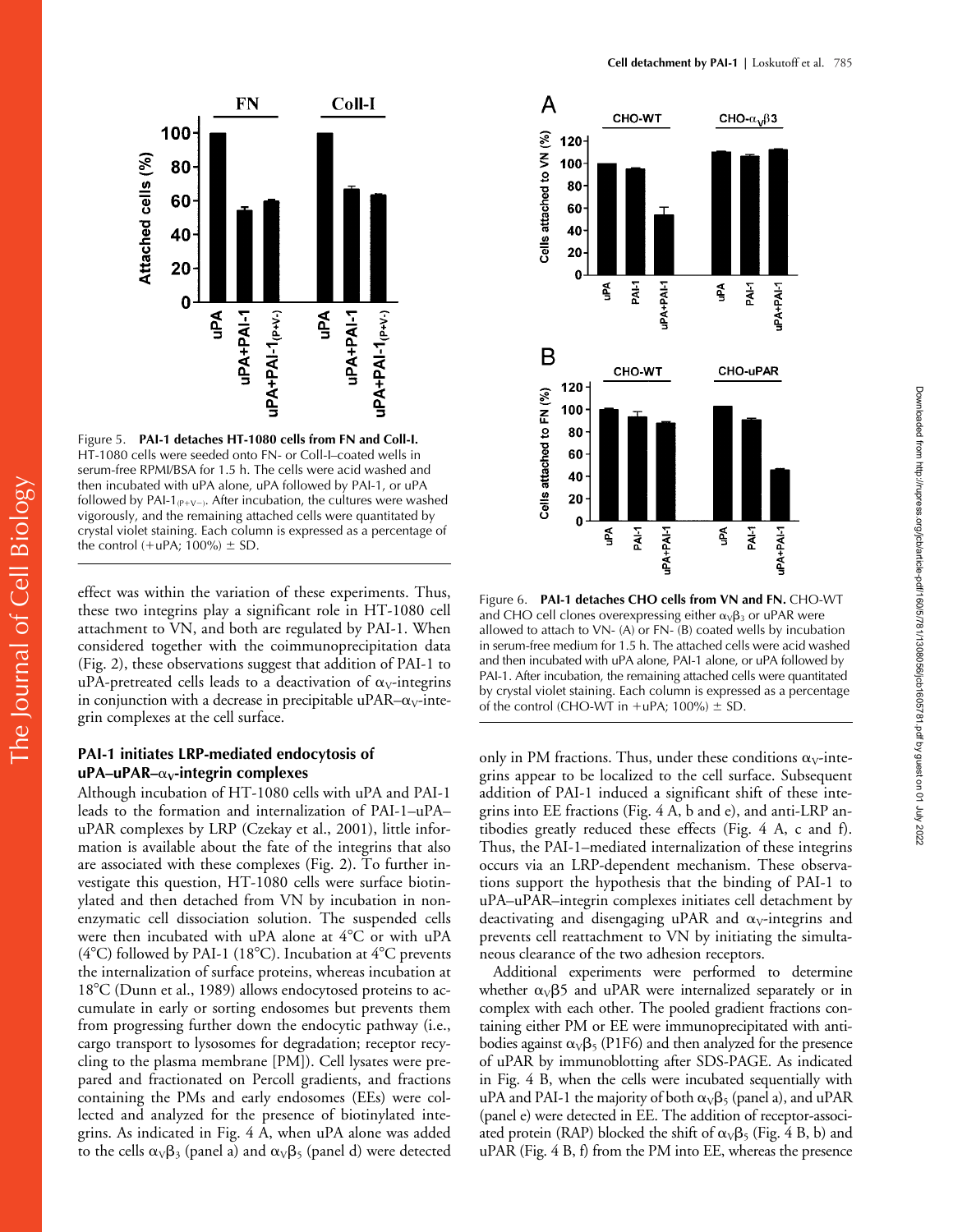

Figure 7. **Effect of soluble uPAR on PAI-1 induced cell detachment.** HT-1080 cells were seeded onto FN- or Coll-I–coated wells and processed as described (see legend to Fig. 5). The cells were then incubated with uPA alone (lanes 1 and 6), uPA followed by PAI-1 (lane 2), uPA and suPAR (lanes 3 and 7), or uPA and increasing amounts of suPAR (1 or 5  $\mu$ g/ml, lanes 4–5) followed by PAI-1 (lanes 4, 5, and 8). After incubation, the cultures were washed vigorously, and the remaining attached cells were quantitated by crystal violet staining. Each column is expressed as a percentage of the control  $(+uPA; 100%) \pm SD$ .

of a nonspecific IgG had no effect (Fig. 4 B, c and g). Thus, the sequential addition of uPA and PAI-1 appears to internalize  $\alpha_V$ -integrins in complex with uPAR. If the cells were incubated with preformed uPA–PAI-1 complexes (instead of sequential incubation with uPA and PAI-1), the amount of  $\alpha_{\rm V}\beta_5$ (Fig. 4 B, d) in EE was significantly reduced. However, our earlier studies (Czekay et al., 2001) showed that under these conditions uPAR is internalized into EE.

# **Detachment of HT-1080 cells from FN and type-1 collagen by PAI-1**

The effects of PAI-1 on cell detachment are VN independent, raising the possibility that the inhibitor can also detach cells from other matrix proteins which do not contain binding sites for PAI-1 and/or uPAR. This hypothesis is supported by the observation that the sequential addition of uPA and PAI-1 (or PAI-1 $_{\rm [P+V-J)}$ ) to HT-1080 cells attached to FN or type-1 collagen (Coll-I) detached  $\sim$ 35–40% of the cells (Fig. 5).

Comparison of Figs. 1 and 5 indicates that the sequential addition of uPA and PAI-1 induced significantly less cell detachment from FN and Coll-I than from VN. Although FN and Coll-I contain multiple binding sites for integrins, there is only one binding site (i.e., RGD sequence) present in VN (Okumura et al., 2002). Thus, it is likely that the engagement of a larger number of integrins by cells attached to FN and Coll-I (versus VN) may lead to stronger adhesion and less effective detachment by PAI-1. In this regard, there are no published reports showing a direct effect of PAI-1 on integrins. Figs. 1–4 show that PAI-1 alone has no effect on free integrins, i.e., it only internalizes those integrins associated with uPA–uPAR complexes. Thus, it may be the ratio of matrix-engaged uPA–uPAR–integrin complexes to total engaged integrins that determines the efficiency of PAI-1–induced cell detachment. If this hypothesis is correct, then increasing the amount of surface uPAR should increase the proportion of active integrins in complex with uPAR and lead to more pronounced cell detachment by PAI-1. To test this hypothesis, wild-type (WT) CHO cells, which express endogenous  $\alpha_V\beta_3$  (Zaffran et al., 2000) and uPAR (Fowler et al., 1998), and two CHO cell clones, which overexpress either human  $\alpha_V\beta_3$  (Pampori et al., 1999) or human uPAR (Tarui et al., 2001), were allowed to attach to VN (Fig. 6 A) and FN (Fig. 6 B). These cells were especially appropriate for these studies since the  $\alpha_{\rm V}\beta_3$ -overexpressing cells produce  ${\sim}40\text{--}50\times$  more  $\alpha_{\rm V}\beta_3$ integrin than their WT counterparts (Pampori et al., 1999), whereas the CHO-uPAR cells express 65–70-fold more uPAR than the CHO-WT cells ( $\sim$ 47,000 sites/cell versus  $\sim$ 700 sites/cell; unpublished data).

As expected, neither uPA nor PAI-1 alone detached CHO-WT cells or CHO cells that overexpress  $\alpha_{\rm V}\beta_3$  from VN (Fig. 6 A). However, upon sequential incubation of CHO-WT cells with uPA and PAI-1 nearly 50% of the cells were detached. Importantly, this detachment was not observed in the CHO cells that overexpressed  $\alpha_V\beta_3$  integrins. Thus, increasing the ratio of  $\alpha_V\beta_3$  to uPAR seemed to inhibit PAI-1–mediated cell detachment from VN. In parallel experiments, CHO-WT cells and CHO cells overexpressing human uPAR were allowed to attach to FN (Fig. 6 B). Again, neither uPA nor PAI-1 alone could detach the cells. In this case, the CHO-WT cells could not be detached from FN by sequential incubation with uPA and PAI-1. However, if the CHO cells were overexpressing uPAR,  $>50\%$  of the cells were detached. Thus, increasing the ratio of uPAR over active  $\alpha_V$ -integrins facilitates PAI-1–mediated detachment of CHO cells. Together, these results suggest that the efficiency of cell detachment by PAI-1 depends largely on the fraction of the total matrix-engaged integrin pool that is actually bound to uPA–uPAR complexes and can in turn bind PAI-1.

Table I. **Detachment of various cell lines from VN and FN by PAI-1**

| Cell type | Treatment of cells attached to vitronectin |                |                              | Treatment of cells attached to fibronectin |                 |                         |
|-----------|--------------------------------------------|----------------|------------------------------|--------------------------------------------|-----------------|-------------------------|
|           | Control (uPA)                              | $uPA + PAI-1$  | $uPA + \text{supAR} + PAI-1$ | Control (uPA)                              | $uPA + PAI-1$   | $uPA + \mu PAR + PAI-1$ |
| HT-1080   | $100 \pm 3.1$                              | $31.4 \pm 0.2$ | $6.4 \pm 1.6$                | $100 \pm 3.7$                              | $54.2 \pm 2.8$  | $17.9 \pm 4.2$          |
| MCF-7     | $100 \pm 1.6$                              | $94.9 \pm 1.5$ | $38.9 \pm 3.3$               | $100 \pm 2.9$                              | $78.7 \pm 0.7$  | $30.6 \pm 8.3$          |
| HeLa      | $100 \pm 1.7$                              | $49.1 \pm 8.9$ | $29.9 \pm 1.3$               | $100 \pm 2.0$                              | $91.3 \pm 3.1$  | $36.1 \pm 1.3$          |
| AoSMC     | $100 \pm 2.7$                              | $80.2 \pm 4.4$ | $28.6 \pm 5.8$               | $100 \pm 1.9$                              | $102.6 \pm 1.8$ | $39.9 \pm 0.9$          |

HT-1080, MCF-7, HeLa, and AoSMCs were allowed to attach to VN or FN for 1.5 h at 37°C and then were incubated with uPA alone, or with uPA or uPA– suPAR followed by PAI-1 as described in Materials and methods. After incubation, the cells were vigorously agitated, and the floating cells were removed by washing. The relative number of attached cells was quantitated by crystal violet staining (as described in Materials and methods). Each column reflects the average of triplet samples  $\pm$  SD and is expressed as a percentage of the control (media + uPA, 100%).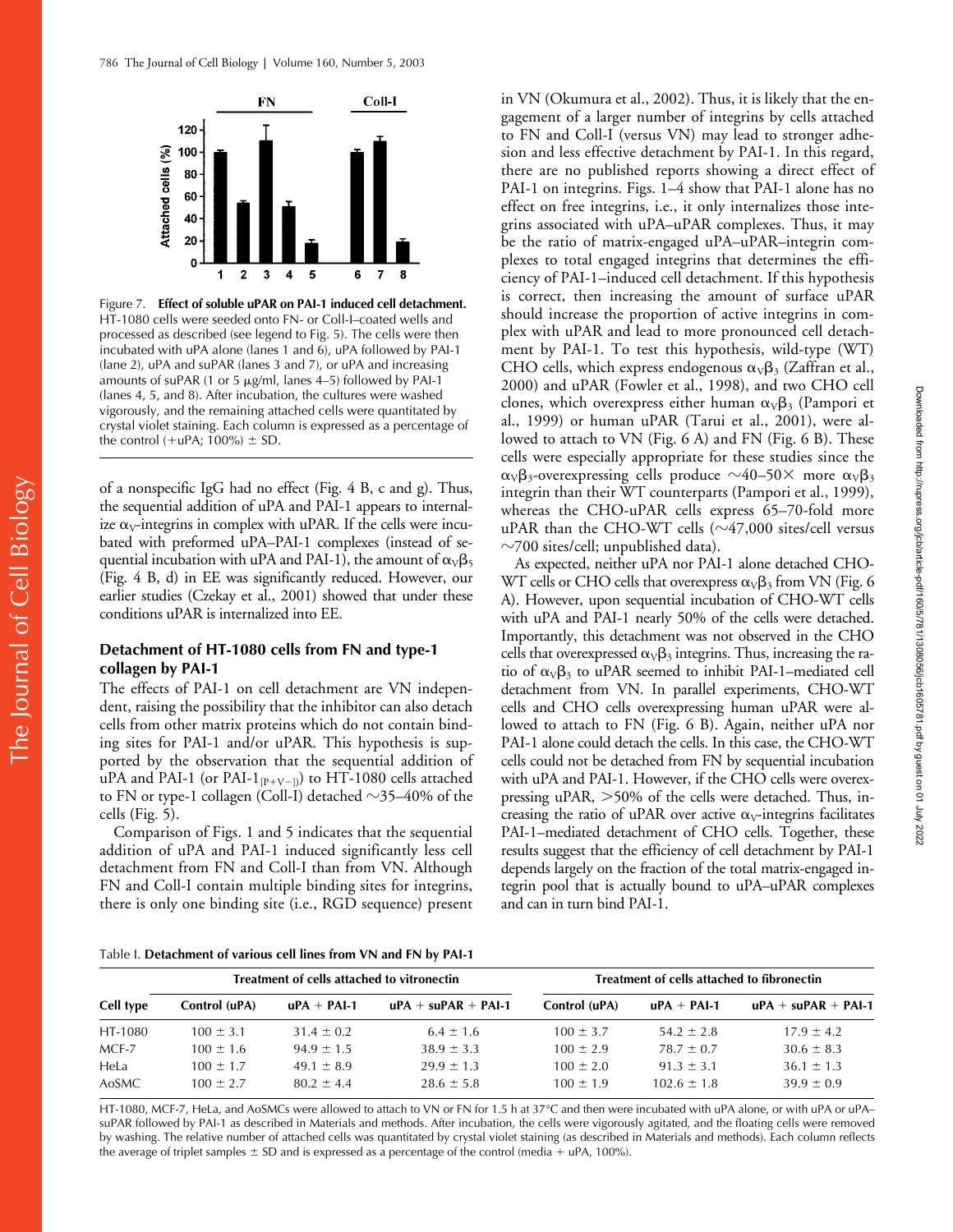Experiments were performed to further test the hypothesis that an excess of uPAR over integrins is necessary for efficient cell detachment by PAI-1. HT-1080 cells attached to FN or Coll-I were incubated with either uPA alone or with uPA in the presence of increasing amounts of soluble uPAR (suPAR) at  $4^{\circ}$ C. This soluble uPAR was able to bind to uPA and form complexes with purified  $\alpha_V$ -integrins and with integrins at the surface of HT-1080 cells (unpublished data). Addition of uPA–suPAR alone had no effect on cell detachment from either FN (Fig. 7, lane 3) or Coll-I (Fig. 7, lane 7) compared with controls (uPA alone, Fig. 7, lanes 1 and 6). However, subsequent addition of PAI-1 to the uPA– suPAR-pretreated cells released  $>80\%$  of cells from these matrices (Fig. 7, lanes 5 and 8). These effects of PAI-1 on cell detachment increased with the concentration of suPAR employed (Fig. 7, lane 4 compared with 5) and were significantly stronger than the effects observed if only endogenous uPAR was present (Fig. 7, lane 2 compared with 5). The addition of suPAR to a variety of cells seeded onto VN or FN matrices also increased the number of cells detached by sequential incubation with uPA and PAI-1 (Table I). These observations indicate that increasing the surface pool of uPAR leads to more efficient cell detachment by PAI-1.

# **Discussion**

Cell migration is a critical component of many normal and pathological processes including wound healing and cancer, and it is clear that regulated changes in the affinity state of adhesion receptors (e.g., integrins and uPAR) are essential for optimal cell motility (Lauffenburger and Horwitz, 1996). It is also clear that this process is influenced by PAI-1 (Degryse et al., 2001; Stefansson et al., 2001). The movement of cells appears to involve at least three interdependent functional events, including (1) attachment of the leading edge of the cell, (2) cell contraction, and finally (3) detachment of the trailing edge (Huttenlocher et al., 1995). Although considerable information is available about cell attachment and contraction, relatively little is known about mechanisms of cell detachment. What is clear is that several extracellular proteins can reverse the cell adhesion process by promoting deadhesion events (Murphy-Ullrich, 2001). These proteins, including thrombospondin, tenasin, and osteonectin (SPARK), can disrupt the link between the cytoskeleton and the focal adhesion plaque, resulting in the loss of stress fibers and a decrease in the strength of integrin–ligand interactions. The signals that initiate these events remain to be determined. The experiments in this report not only demonstrate that PAI-1 should be added to this growing list of deadhesion molecules but also provide insights into underlying mechanisms. These experiments were initiated to specifically investigate the influence of PAI-1 on the detachment of HT-1080 cells from extracellular matrices composed of VN. However, it soon became apparent that this inhibitor also can promote the detachment of a variety of cells growing on different extracellular matrices.

Cells adhere to VN by engaging uPAR, integrins, or both (Chapman and Wei, 2001; Deng et al., 2001). These adhe-

sive events are initiated in part by the binding of uPA to uPAR and can be prevented by PAI-1 binding to SMB (Chapman and Wei, 2001; Deng et al., 2001). Interestingly, these effects of PAI-1 seem to be specific for VN since the inhibitor does not bind to FN or other matrix proteins, and it does not block integrin-mediated cell adhesion to matrices composed of these molecules (Loskutoff et al., 1999). Based on these observations, we hypothesized (Deng et al., 2001) that PAI-1 also can detach cells from VN by binding to SMB and displacing uPAR and integrins. It is now clear that the story is much more complex than this and that PAI-1 can detach cells by two separate but related mechanisms, depending on the nature and quantity of the adhesion receptors actually engaged by the attached cells. In the case where cells bind to VN through uPAR alone (e.g., U937 cells) and integrins are not engaged, PAI-1 detaches the cells by directly competing with uPAR for the binding site in the SMB domain (Deng et al., 2001). Since neither PAI-1 nor uPAR bind to other matrix proteins, this mechanism of competitive displacement is specific for cells growing on VN and will not affect cells growing on FN or Coll-I. In the case where cells adhere to VN either through integrins alone or through integrins and uPAR (i.e., most other cells), this displacement of uPAR by PAI-1 is not sufficient to detach the cells, since they remain firmly anchored via integrins (Deng et al., 2001). Thus, the integrin–VN interaction also has to be disrupted to release the cells, and this reversal of integrinmediated cell adhesion by PAI-1 does not appear to require VN. This conclusion is supported by several observations. For example, PAI-1 can detach cells from matrices that do not contain VN (e.g., matrices composed of FN or Coll-I [Figs. 5–7 and Table I]). In addition, the PAI-1 variant that does not bind to VN (i.e., PAI-1 $_{\rm [P+V-]}$ ) efficiently detaches cells from VN (Figs. 1, 2, and 5). Finally, PAI-1 can detach cells from a variant of VN that lacks the PAI-1 binding domain (i.e., VN<sub>40-459</sub> [Fig. 1 B]).

Downloaded from http://rupress.org/jcb/article-pdf/160/5/781/1308056/jcb1605781.pdf by guest on 01 July 2022 Downloaded from http://rupress.org/jcb/article-pdf/160/5/781/1308056/jcb1605781.pdf by guest on 01 July 2022

The mechanism by which PAI-1 disrupts integrin-mediated cell attachment was investigated in detail. The fact that the PAI-1 variant that bound uPA but not VN retained full detachment activity (Figs. 1, 2, and 5), whereas the variant that bound VN but not uPA was inactive (Figs. 1 and 2) indicates that the presence of active uPA on the cell surface is critical for the deadhesive effects of PAI-1. This conclusion is supported by the observation that the ATF of uPA does not support cell detachment by PAI-1 (Fig. 1 A). This fragment of uPA binds to uPAR but lacks the binding site for PAI-1 (Cubellis et al., 1989).

Fig. 2 shows that the interaction of uPA with uPAR promotes complex formation between the occupied receptor and  $\alpha_V$ -integrins and that subsequent addition of PAI-1 decreases the number of these complexes. This decrease appears to result from the PAI-1–mediated disengagement of uPAR–integrin complexes from the extracellular matrix, leading to the cointernalization of these complexes into EEs (Fig. 4). This endocytosis requires LRP since anti-LRP antibodies and RAP block this internalization. This is the first report to our knowledge that PAI-1 can initiate disengagement of integrins from the extracellular matrix and can promote their endocytic clearance. Interestingly, when the cells were incubated with preformed uPA–PAI-1 complexes, the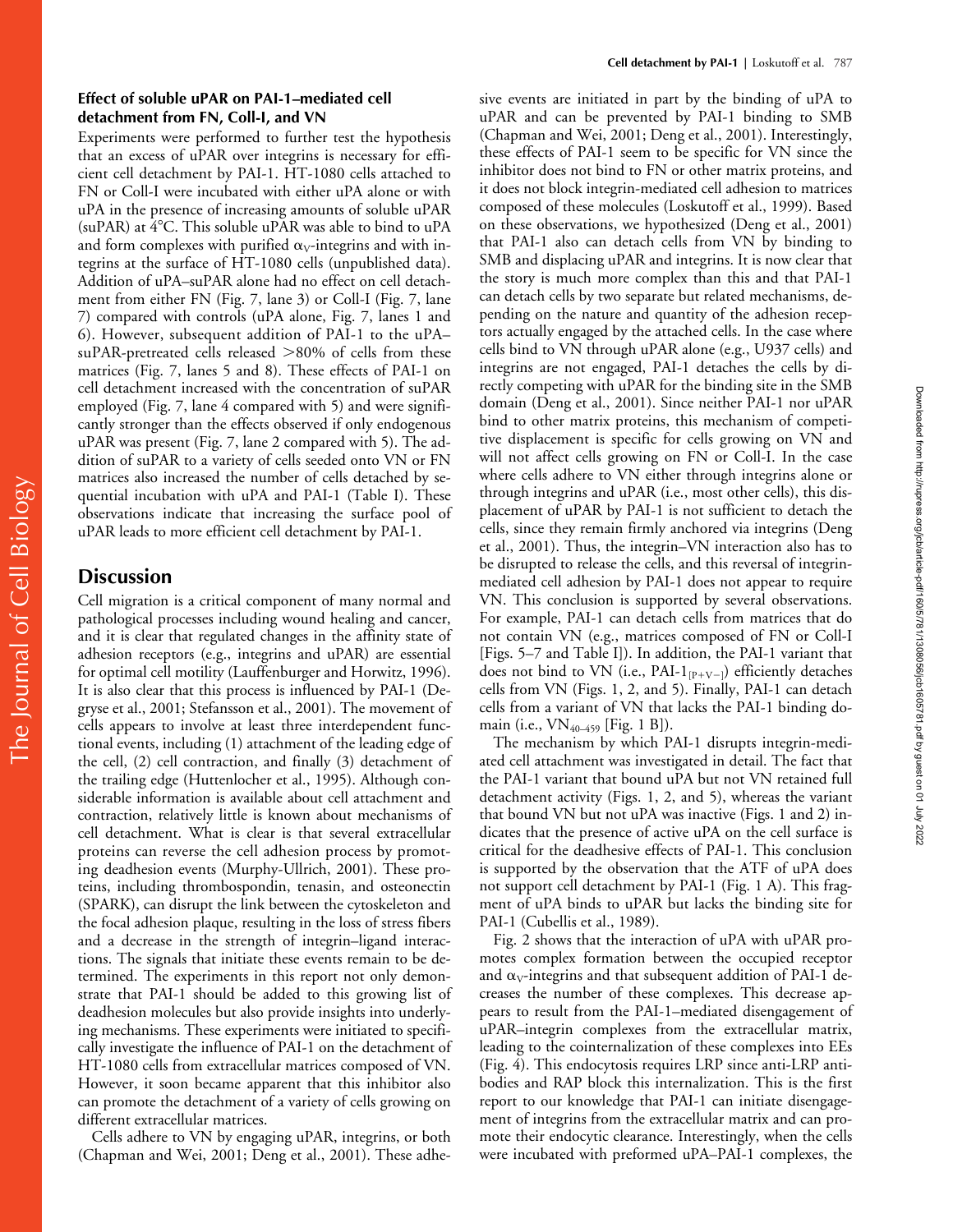Figure 8. **Model depicting proposed events in PAI-1 induced cell detachment.** (Step 1) Cells attach to their preferred extracellular matrix proteins via integrins; unoccupied uPAR and LRP are available at the cell surface. (Step 2) uPA released from cells binds to surface uPAR initiating complex formation between the now occupied uPAR and integrins. If the matrix contains VN, the uPA–uPAR complexes will bind to it, strengthening cell adhesion. (Step 3) PAI-1 released from cells binds to the uPA–uPAR–integrin complexes, leading to their deactivation and subsequent dissociation from the matrix and cell detachment. The presence of PAI-1 also mediates the binding of these complexes to LRP, their redistribution into clathrin-coated pits (Step 4), and their LRP-mediated endocytosis into EEs (Step 5). The uPA–PAI-1complexes dissociate from uPAR and LRP and (Step 6) traffic through late endosomes (LE) to lysosomes for degradation. (Step 7) The unoccupied LRP–uPAR–integrin complexes also dissociate, and (Step 8) return to the cell surface via recycling vesicles (RV). This last step makes uPAR and integrins available at the cell surface for reattachment to the matrix.



amount of  $\alpha_{\rm V}\beta_5$  in EEs was noticeably reduced (Fig. 4 B, d). However, this treatment is known to promote LRP-mediated internalization of surface uPAR into EEs (Czekay et al., 2001). Thus, addition of preformed complexes to cells promotes uPAR internalization via LRP but does not promote uPAR binding to integrins or integrin internalization. The addition of active uPA to cells is required to initiate uPAR– integrin interactions (Fig. 2) (Wei et al., 2001). The observations in Fig. 4 suggest that the binding of PAI-1 to the uPA-primed cells is a prerequisite for the endocytic clearance of integrins by LRP (see model in Fig. 8). According to this hypothesis, PAI-1 would only affect those integrins which are present in complex with uPA and uPAR. It would not affect free integrins (i.e., those not associated with uPA–PAR complexes). Based on these observations, we propose that the binding of PAI-1 to uPA in complex with uPAR triggers internalization and presumably recycling of integrins, LRP, and uPAR (Nykjær et al., 1997) to the cell surface.

The endocytic clearance of uPAR and integrins can only occur after their disengagement from VN. Therefore, we addressed the question of whether the binding of PAI-1 to uPA–uPAR–integrin complexes leads to deactivation of the integrins before their internalization. This appears to be the case, since sequential treatment of cells with uPA and PAI-1 at  $4^{\circ}$ C also decreased VN binding (Fig. 3 B). Incubation of cells at this temperature prevents endocytosis and keeps uPAR and integrins at the cell surface. Thus, the binding of PAI-1 to uPA seems to initiate the rapid and specific inactivation of the  $\alpha_V$ -integrins present in uPA–uPAR–integrin complexes before the disengagement of these complexes from the matrix and their endocytosis by LRP. This simultaneous clearance of the two cell adhesion receptors promotes

the subsequent detachment of HT-1080 cells from VN. Fig. 8 also emphasizes that uPAR is the surface receptor which transmits the effects of PAI-1 to integrins. Since the attachment of cells to a specific matrix is determined by the presence of specific cell surface integrins and since PAI-1 detaches cells from a variety of matrices (Table I), we must conclude that uPAR can somewhat indiscriminately transmit the effects of PAI-1 to the specific integrins involved in the adhesive event. This conclusion is supported by observations showing that uPAR can associate with a variety of integrins at the cell surface (Chapman and Wei, 2001).

Importantly, the uPA–uPAR-dependent mechanism of cell detachment is not unique to HT-1080 cells growing on VN. In fact, PAI-1 can also detach CHO, MCF-7, HeLa, and aortic smooth muscle cells (AoSMCs) from VN, FN, and Coll-I by a similar mechanism (Figs. 5–7 and Table I). Interestingly, the ability of PAI-1 to detach cells varies with the composition of the matrix (Figs. 1, 5, and 6 and Table I). This variation is probably related to differences in the number of integrin binding sites in each matrix. For example, the variation observed between VN, FN, and Coll-I may reflect the fact that FN and Coll-I contain more binding sites for integrins than VN. It is likely that a larger portion of the surface integrin pool can engage these adhesive glycoproteins, thus leading to stronger cell adhesion.

The ability of PAI-1 to detach cells also varies considerably from cell type to cell type (Figs. 1 and 6 and Table I), and we speculate that this variation is due to large differences in the expression of surface uPAR (Deng et al., 2001). More specifically, we hypothesize that it is the ratio of cell surface uPAR to the total pool of engaged integrins that determines the number of uPAR–integrin complexes that can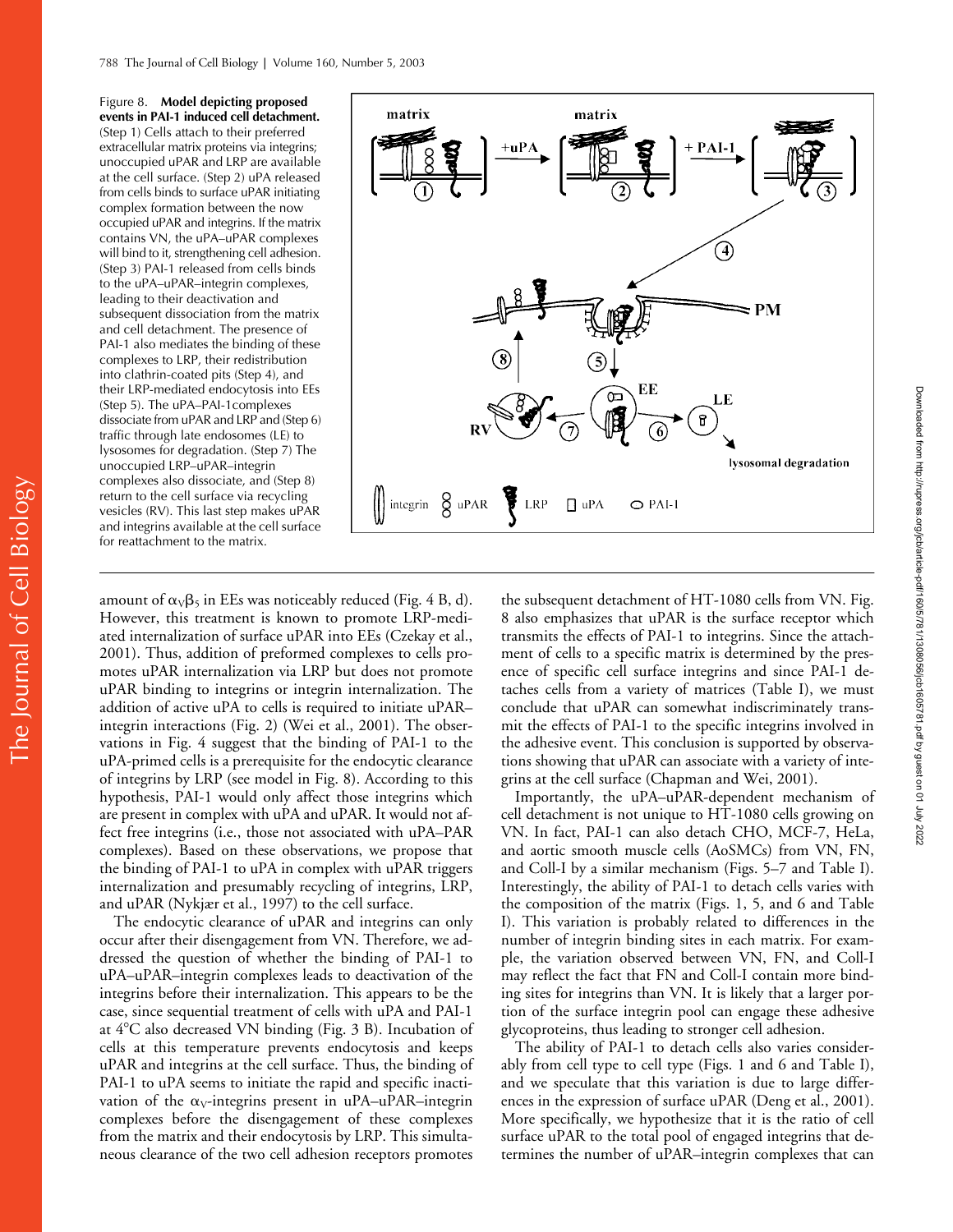be affected (i.e., deactivated) by PAI-1. According to this idea, an increase in cell surface uPAR over total engaged integrins would enhance the deadhesive effects of PAI-1. This hypothesis is supported by the observation that overexpression of uPAR in CHO cells (i.e., increased ratio of uPAR to integrins) led to a pronounced increase in the efficiency of PAI-1 to detach the cells from FN (Fig. 6 B). However, when the surface pool of  $\alpha_V\beta_3$  integrins was enlarged to decrease this ratio (i.e., in CHO cells overexpressing  $\alpha_{v} \beta_{3}$  [Fig. 6 A]), PAI-1 treatments failed to detach the cells, especially from VN. Based on these observations, we hypothesized that cell surface uPAR might be limiting in some cells and that incubation of these cells with soluble uPAR in the presence of uPA would promote complex formation with a larger portion of the total active integrins. This change would again allow PAI-1 to associate with and inactivate a higher proportion of the total engaged integrin pool, increasing its efficiency of cell detachment. This hypothesis is supported by the observation that when HT-1080 cells were incubated with soluble uPAR in the presence of uPA, a dose-dependent increase in the amount of cells detached from FN and Coll-I by PAI-1 was observed (Fig. 7). Additional tests demonstrated that in the presence of uPA, soluble uPAR was able to form immunoprecipitable complexes with purified  $\alpha_{V}$ -integrins (unpublished data; Wei et al., 2001). The addition of soluble uPAR (in the presence of uPA) also enhanced PAI-1–mediated detachment of HT-1080, MCF-7, HeLa, and AoSMC cells from VN and FN (Table I).

In summary, when cells bind to VN via uPAR and integrins (e.g., HT-1080 cells [Deng et al., 2001]) and the uPAR to integrin ratio is high PAI-1 detaches the cells via a uPA-dependent mechanism that leads to deactivation and disengagement of uPAR and integrins (Fig. 8). When cells bind to other matrix proteins (i.e., FN and Coll-I) through integrins alone, PAI-1 can detach them by the same uPAdependent and uPAR-mediated mechanism as long as the ratio of the engaged uPA–uPAR–integrin complexes to the total pool of engaged integrins is high. In cells where the surface pool of active integrins exceeds the uPAR pool (i.e., MCF-7 [Deng et al., 2001]), PAI-1 cannot detach cells from VN. Thus, if integrin-mediated adhesion is not accompanied by sufficient surface expression of uPAR, PAI-1 will be unable to detach the cells.

It is tempting to speculate that the deadhesive effects of PAI-1 are related to the observation that high PAI-1 levels are associated with a poor prognosis for survival in several metastatic human cancers (Andreasen et al., 2000; Foekens et al., 2000). In fact, the prognostic relevance of high tumor expression of PAI-1, as well as uPA and uPAR, for cancer invasiveness, metastatic spreading, and poor relapse-free survival is now well established. Moreover, recent reports indicate that high plasma levels of soluble uPAR are associated with a continuously increasing risk of mortality in breast cancer (de Witte et al., 2001). PAI-1–induced cell detachment is enhanced by the presence of soluble uPAR (Fig. 7 and Table I). Thus, Fig. 8 also emphasizes the central role of uPAR as a transmitter of the deadhesive effects of PAI-1 through the rapid redistribution and reutilization of adhesion receptors at the leading edge of these cells. Thus, we can envision an in vivo scenario where tumor-derived uPA and soluble uPAR will form complexes which bind to integrins on the cancer cells, thus facilitating the deadhesive effects of PAI-1 produced by the tumor and/or stromal cells. This effect might then enhance the dissemination of these cells from the tumor. This hypothesis remains to be tested.

# **Materials and methods**

#### **Reagents**

Protein G-agarose, heparin sepharose, and Percoll were from Amersham Biosciences, RGD peptide (GRGDSP) was from Peninsula Laboratories, and Biotin-XX was purchased from Molecular Probes. Na-125I was purchased from PerkinElmer, Iodo beads and the ECL detection system were from Pierce Chemical Co., and the ABC kit for detecting biotinylated proteins was from Vector Laboratories. FBS was from HyClone, RPMI and DME cell culture media and trypsin/EDTA cell dissociation solution were from Invitrogen, and nonenzymatic cell dissociation solution and CHAPS were from Sigma-Aldrich. All other chemicals and buffers were of the highest analytical grade available.

#### **Proteins**

**uPA, ATF, and uPAR.** Active two-chain uPA (human) was purchased from American Diagnostica. The ATF (residues 1–135) of human uPA was a gift from Dr. Michael Ploug (Finsen Laboratory, Copenhagen, Denmark), and soluble human uPAR (Tarui et al., 2001) was supplied by Dr. Douglas Cines (University of Pennsylvania, Philadelphia, PA).

**RAP.** RAP was provided by Dr. J.G. Neels from our laboratory. It was expressed and purified as a GST fusion protein (Herz et al., 1991).

**PAI-1.** The recombinant stable active form of PAI-1 (14–1b [Berkenpas et al., 1995]) was a gift from Dr. Dan Lawrence (American Red Cross, Rockville, MD) and is referred to throughout this article as *PAI-1*. Two recombinant PAI-1 mutants were constructed on this 14–1b background by performing oligonucleotide-directed site-specific mutagenesis (Quick-Change Site-Directed Mutagenesis kit; Stratagene). The first mutation, Q123→K, generated a PAI-1 variant with no detectable affinity for VN but with normal inhibitory activity against PAs (Lawrence et al., 1994). This mutant is referred to as PAI-1 $_{\rm [P+V-]}$ . The second variant contained two mutations (T333→R and A335→R) which resulted in the loss of the PA inhibitory activity of PAI-1 but did not affect its binding affinity for VN (Stefansson et al., 2001). This mutant is referred to as PAI-1 $_{\rm [P-V+]}$ . All PAI-1 variants were expressed in *Escherichia* coli strain BL21[DE3]pLysS (Stratagene), and their sequences were confirmed by DNA sequencing. Protein expression was induced by incubating the bacteria with 0.2 mM IPTG for 4–5 h at 30C. The resulting PAI-1 variants were purified (Kvassman and Shore, 1995) and tested both for their affinity for PAs (Strandberg and Madison, 1995) and for VN (Okumura et al., 2002). Protein concentrations were determined by the BCA method (Pierce Chemical Co.).

**Extracellular matrix proteins.** Multimeric VN was purified from human plasma as described (Yatohgo et al., 1988). A truncated form of VN representing aa residues 40–459 (i.e.,  $VN_{40-459}$ ) was constructed from the human VN cDNA (Okumura et al., 2002). This VN variant lacks the binding sites for uPAR and PAI-1 but still contains the RGD sequence for integrin binding. Human FN and human Coll-I were obtained from Becton Dickinson.

**Antibodies.** mAbs against human  $\alpha_v \beta_3$  (LM609) and  $\alpha_v \beta_5$  (P1F6) integrins were purchased from Chemicon International. Rabbit polyclonal antibodies (pAbs) against recombinant soluble human uPAR $_{1-274}$  and human LRP, and a mAb (11H4), which recognizes the cytoplasmic tail of LRP, were supplied by Dr. M. Farquhar (University of California at San Diego, San Diego, CA). HRP-coupled donkey anti–rabbit and anti–mouse (H + L) IgG, depleted of cross-reactivity, were purchased from Jackson ImmunoResearch Laboratories.

#### **Cell culture**

WT CHO-K1 cells and CHO-K1 cells overexpressing either human  $\alpha_V\beta_3$  or human uPAR were supplied by Drs. S. Shattil (Pampori et al., 1999) and Y. Takada (Tarui et al., 2001), respectively, from The Scripps Research Institute. A human AoSMC line and the recommended culture medium (SmGM-2) were purchased from BioWhittaker. All other cell lines were purchased from American Type Culture Collection and were cultured in DME supplemented with 10% FBS.

#### **Acid treatment of cells**

Unless otherwise indicated, cultured cells were acid treated (Cubellis et al., 1989; Czekay et al., 2001) before incubation with exogenously added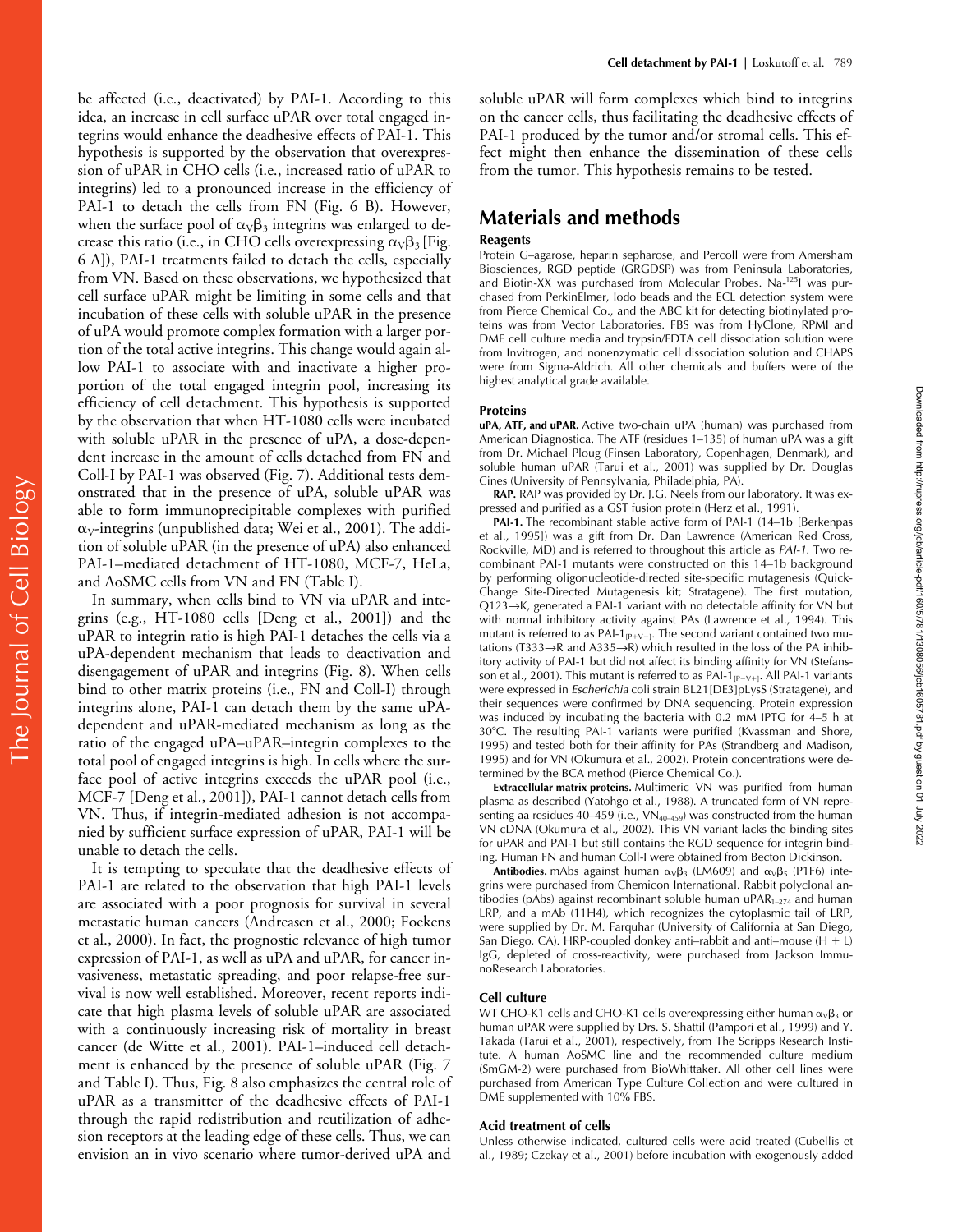uPA or PAI-1. Briefly, the cells were incubated in glycine buffer at pH 4.0 for 3 min at 4°C and then neutralized by incubation in TRIS buffer at pH 7.4 for 10 min. The acid-treated cells responded in a similar but more dramatic manner compared with control cells which were not acid washed or incubated at 4C before addition of uPA and PAI-1.

#### **Cell detachment assay**

To perform cell detachment experiments, microtiter plates were coated with various extracellular matrix proteins including VN (5  $\mu$ g/ml), VN<sub>40–459</sub> (20  $\mu$ g/ml), FN (5  $\mu$ g/ml), or type I collagen (5  $\mu$ g/ml) for 18 h at 4°C. Cells  $(1.5 \times 10^5)$  in RPMI containing 0.02% BSA (RPMI/BSA) were added to each well and allowed to attach for 1.5 h at 37°C. The monolayers were then acid treated as above, washed twice in ice-cold RPMI/BSA, and then incubated in the absence or presence of uPA (50 nM) or ATF (50 nM) for 1 h at 4C. Unbound uPA and ATF were removed by additional washing in RPMI/ BSA at 4°C, and then either PAI-1, PAI-1<sub>[P+V-]</sub>, or PAI-1<sub>[P-V+]</sub> (all at 40  $\mu$ g/ ml) was added to the cells for 30 min at 4°C in RPMI/BSA. In some cases, soluble uPAR (suPAR, 1 and 5  $\mu$ g/ml) was added together with uPA, whereas in other experiments RGD peptide (500  $\mu$ g/ml) was added together with PAI-1<sub>[P-V+]</sub>. After incubation for 5 min at 37°C in prewarmed RPMI/ BSA, the microtiter plates were agitated twice for 2 min (Molecular Devices Vmax Plate Reader) and gently washed with RPMI. The remaining adherent cells were fixed (100% methanol), stained (0.1% crystal violet), and washed in water. The stain was extracted from the cells with 10% acetic acid, and the amount of extracted stain was quantitated by absorbance at 590 nm.

#### **Cell reattachment assay**

HT-1080 cells were grown on VN-coated microtiter plates and detached either by sequential incubation with uPA and PAI-1 as described above or by using trypsin. The detached cells were collected by centrifugation (180 *g*, 5 min,  $4^{\circ}$ C) and washed twice in 10 ml of ice-cold RPMI/BSA to remove trypsin and unbound PAI-1. The washed cells were resuspended in RPMI/ BSA (4 $\degree$ C) and then added to microtiter plates coated with VN<sub>40–459</sub> in the absence or presence of either MnCl<sub>2</sub> (2 mM) alone or MnCl<sub>2</sub> containing EDTA (5 mM). The cells were allowed to reattach by incubation for 2 h at 4C, and then the plates were agitated and washed to remove nonadherent cells. The remaining adherent cells were quantitated as described above.

#### **Binding of radioiodinated VN to the cell surface**

VN was radioiodinated with Na-125I to a specific activity of 7,145 cpm/ng using Iodo beads. Attached HT-1080 cells were acid stripped as described above and then were washed twice in PBS at 4°C and detached in enzyme-free cell detachment solution. The detached cells were collected, washed, resuspended in RPMI/BSA and then were incubated in RPMI/BSA with  $125$ I-labeled VN (50 nM) at 4°C for 1 h in the presence of either uPA alone (50 nM) or uPA followed by incubation with PAI-1 (40  $\mu$ g/ml) in the absence or presence of  $MnCl<sub>2</sub>$  (2 mM). In some experiments, cells were incubated with uPA in the presence of mAbs against  $\alpha_V\beta_3$  (LM609, 50  $\mu$ g/ml) or  $\alpha_V\beta_5$  (P1F6, 50 µg/ml). Each of these experiments also was performed in the presence of a 60-fold excess of unlabeled VN (3  $\mu$ M). Cell surfacebound radioactivity was detected by gamma counting. Specificity of 125I-VN binding was defined as the difference between total binding (without competition) and nonspecific binding (i.e., binding that was not competed with the unlabeled VN). The amount of bound ligand was defined as total specific cpm divided by the specific activity of 125I-labeled VN and normalized to total cell protein.

#### **Cell surface biotinylation**

After acid stripping the cells as described above, cell surface proteins were biotinylated using Biotin-XX as described previously (Czekay et al., 2001).

#### **Immunoprecipitation and immunoblotting**

For immunoprecipitation, cell lysates were prepared in 10 mM CHAPS in buffer HB (20 mM Hepes, pH  $7.4$ , 150 mM NaCl, 2 mM CaCl<sub>2</sub>). The cell lysates were then incubated for 18 h at  $4^{\circ}$ C in the presence of protein G–agarose beads and mAbs against either  $\alpha_{\rm V}\beta_3$  (LM609) or  $\alpha_{\rm V}\beta_5$  (P1F6). The beads were washed, extracted into reducing sample buffer, and the extracts were fractionated by SDS-PAGE and analyzed by immunoblotting with anti-uPAR pAb as described previously (Czekay et al., 2001). Biotinylated proteins were detected using the ABC kit followed by ECL.

#### Internalization of  $\alpha_V$ -integrins and cell fractionation

Acid-washed and surface-biotinylated HT-1080 cells were detached in enzyme-free cell detachment solution. The resuspended cells were either incubated with uPA (50 nM) for 1 h at  $4^{\circ}$ C, washed with RPMI, and then in-

cubated in RPMI/BSA in the absence or presence of PAI-1  $(40 \mu g/ml)$  for 1 h at 18 $^{\circ}$ C, or were incubated for 1 h at 4 $^{\circ}$ C followed by 1 h at 18 $^{\circ}$ C in the presence of preformed uPA–PAI-1 complexes (Cubellis et al., 1989). Cell fractionation was performed at 4°C using 20% Percoll as described previously (Czekay et al., 2001). Gradient fractions containing PM-derived material or early endosomal material were pooled and then analyzed for the presence of biotinylated  $\alpha_V\beta_3$  and  $\alpha_V\beta_5$  by immunoprecipitation with mAbs LM609 (against  $\alpha_V\beta_3$ ) and P1F6 (against  $\alpha_V\beta_5$ ), respectively, and blotting with HRP-coupled avidin followed by ECL. Some immunoprecipitates (P1F6) were also analyzed for the presence of uPAR by immunoblotting with anti-uPAR pAb followed by ECL. In some cases, binding and internalization experiments were performed in the presence of protein A–purified nonspecific IgG or anti-LRP IgG (both at 200  $\mu$ g/ml), or RAP (10  $\mu$ g/ml).

#### **Statistical analysis**

In general, all experiments were performed three times. Quantitative results are presented as the average of the three experiments, each performed in triplicate,  $\pm$  SD.

We thank Dr. B. Degryse for helpful discussions, and M. McRae for preparing the manuscript.

This work was supported by a National Institutes of Health grant HL31950 to D.J. Loskutoff. This is TSRI manuscript no. 15242-CB.

Submitted: 19 August 2002 Revised: 21 January 2003 Accepted: 23 January 2003

# **References**

- Andreasen, P.A., R. Egelund, and H.H. Petersen. 2000. The plasminogen activation system in tumor growth, invasion, and metastasis. *Cell. Mol. Life Sci.* 57:25–40.
- Berkenpas, M.B., D.A. Lawrence, and D. Ginsburg. 1995. Molecular evolution of plasminogen activator inhibitor-1 functional stability. *EMBO J.* 14:2969–2977.
- Chapman, H.A., and Y. Wei. 2001. Protease crosstalk with integrins: the urokinase receptor paradigm. *Thromb. Haemost.* 86:124–129.
- Cubellis, M.V., P. Andreasen, P. Ragno, M. Mayer, K. Dano, and F. Blasi. 1989. Accessibility of receptor-bound urokinase to type-1 plasminogen activator inhibitor. *Proc. Natl. Acad. Sci. USA.* 86:4828–4832.
- Czekay, R.P., T.A. Kuemmel, R.A. Orlando, and M.G. Farquhar. 2001. Direct binding of occupied urokinase receptor (uPAR) to LDL receptor-related protein is required for endocytosis of uPAR and regulation of cell surface urokinase activity. *Mol. Biol. Cell.* 12:1467–1479.
- Degryse, B., C.F.M. Sier, M. Resnati, M. Conese, and F. Blasi. 2001. PAI-1 inhibits urokinase-induced chemotaxis by internalizing the urokinase receptor. *FEBS Lett.* 505:249–254.
- Deng, G., S.A. Curriden, S. Wang, S. Rosenberg, and D.J. Loskutoff. 1996. Is plasminogen activator inhibitor-1 the molecular switch that governs urokinase receptor-mediated cell adhesion and release? *J. Cell Biol.* 134:1563–1571.
- Deng, G., S.A. Curriden, G. Hu, R.-P. Czekay, and D.J. Loskutoff. 2001. Plasminogen activator inhibitor-1 regulates cell adhesion by binding to the somatomedin B domain of vitronect. *J. Cell. Physiol.* 189:23–33.
- de Witte, J.H., J.A. Foekens, N. Brunner, J.J. Heuvel, T. van Tienoven, M.P. Look, J.G. Klijn, A. Geurts-Moespot, N. Grebenchtchikov, T. Benraad, et al. 2001. Prognostic impact of urokinase-type plasminogen activator receptor (uPAR) in cytosols and pellet extracts derived from primary breast tumours. *Br. J. Cancer* 85:85–92.
- Dunn, K.W., T.E. McGraw, and F.R. Maxfield. 1989. Iterative fractionation of recycling receptors from lysosomally destined ligands in an early sorting endosome. *J. Cell Biol.* 109:3303–3314.
- Foekens, J.A., H.A. Peters, M.P. Look, H. Portengen, M. Schmitt, M.D. Kramer, N. Brunner, F. Janicke, M.E. Meijer-van Gelder, S.C. Henzen-Logmans, et al. 2000. The urokinase system of plasminogen activation and prognosis in 2780 breast cancer patients. *Cancer Res.* 60:636–643.
- Fowler, B., N. Mackman, R.J. Parmer, and L.A. Miles. 1998. Binding of human single chain urokinase to Chinese Hamster Ovary cells and cloning of hamster u-PAR. *Thromb. Haemost.* 80:148–154.
- Germer, M., S.M. Kanse, T. Kirkegaard, L. Kjoller, B. Felding-Habermann, S. Goodman, and K.T. Preissner. 1998. Kinetic analysis of integrin-dependent cell adhesion on vitronectin. The inhibitory potential of plasminogen activator inhibitor-1 and RGD peptides. *Eur. J. Biochem.* 253:669–674.
- Herz, J., J.L. Goldstein, D.K. Strickland, Y.K. Ho, and M.S. Brown. 1991. 39-